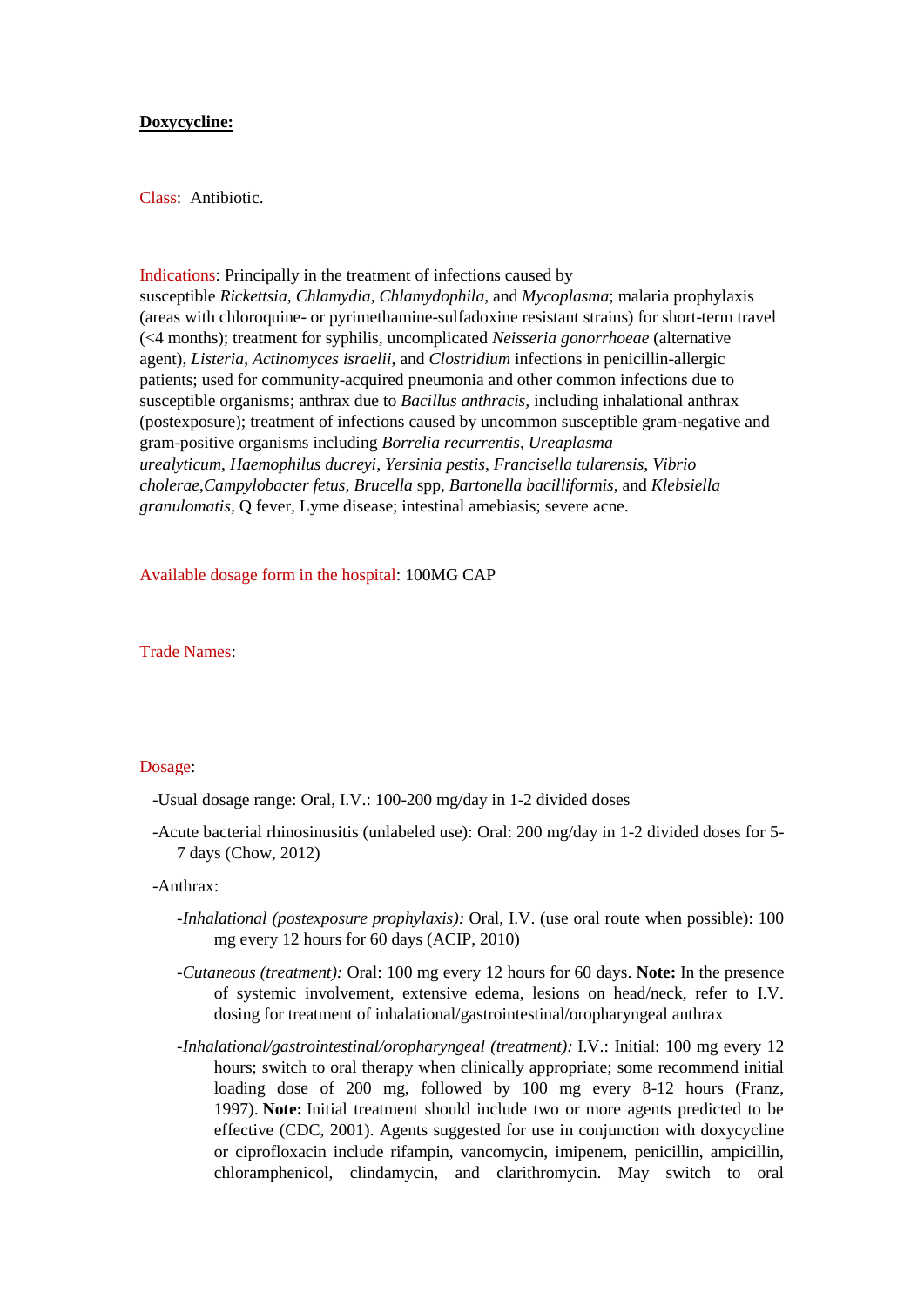antimicrobial therapy when clinically appropriate. Continue combined therapy for 60 days

- -Brucellosis: Oral: 100 mg twice daily for 6 weeks with rifampin or streptomycin
- -Cellulitis (purulent) due to community-acquired MRSA (unlabeled use): Oral: 100 mg twice daily for 5-10 days (Liu, 2011)
- -Chlamydial infections, uncomplicated: Oral: 100 mg twice daily for  $\geq$ 7 days
- -Community-acquired pneumonia, bronchitis: Oral, I.V.: 100 mg twice daily (Ailani, 1999; Mandell, 2007)
- -Epididymitis: Oral: 100 mg twice daily for 10 days (in combination with ceftriaxone) (CDC, 2010)
- -Gonococcal infection, uncomplicated: Oral: **Note:** Azithromycin is preferred over doxycycline as the second antimicrobial in combination with ceftriaxone in uncomplicated infections due to a high prevalence of tetracycline resistance in isolates (CDC, 2012).
	- *-Cervix, rectum (unlabeled use), urethra:* 100 mg twice daily for 7 days in combination with ceftriaxone (preferred) or cefixime (only if ceftriaxone is not available and test-of-cure follow up in 7 days) (CDC, 2010; CDC, 2012).
	- *-Pharynx:* 100 mg twice daily for 7 days in combination with ceftriaxone (CDC, 2012).
	- -Alternatively, the manufacturer recommends a single-visit dose in nonanorectal infections in men: 300 mg initially, repeat dose in 1 hour (total dose: 600 mg)
- -Granuloma inguinale (donovanosis): Oral: 100 mg twice daily for at least 3 weeks (and until lesions have healed) (CDC, 2010)
- -Lyme disease**:** Oral (Halperin, 2007; Wormser, 2006):
	- *-Prevention:* Initiate within 72 hours of tick removal: 200 mg administered as a single dose
	- *-Treatment (early Lyme disease without neurologic manifestations):* 100 mg twice daily for 10-21 days
	- *-Treatment (meningitis or other early neurologic manifestations):* 100-200 mg twice daily for 14 days (range: 10-28 days)
- -Lymphogranuloma venereum: Oral: 100 mg twice daily for 21 days (CDC, 2010)
- -Malaria chemoprophylaxis: Oral: 100 mg/day. Start 1-2 days prior to travel to endemic area; continue daily during travel and for 4 weeks after leaving endemic area
- -Malaria, severe, treatment (unlabeled use): Oral, I.V.: 100 mg every 12 hours for 7 days with quinidine gluconate. Note: Quinidine gluconate duration is region specific; consult CDC for current recommendations (CDC, 2011).
- -Malaria, uncomplicated, treatment (unlabeled use): Oral: 100 mg twice daily for 7 days with quinine sulfate. Note: Quinine sulfate duration is region specific; consult CDC for current recommendations (CDC, 2011).
- -Nongonococcal urethritis: Oral: 100 mg twice daily for 7 days (CDC, 2010)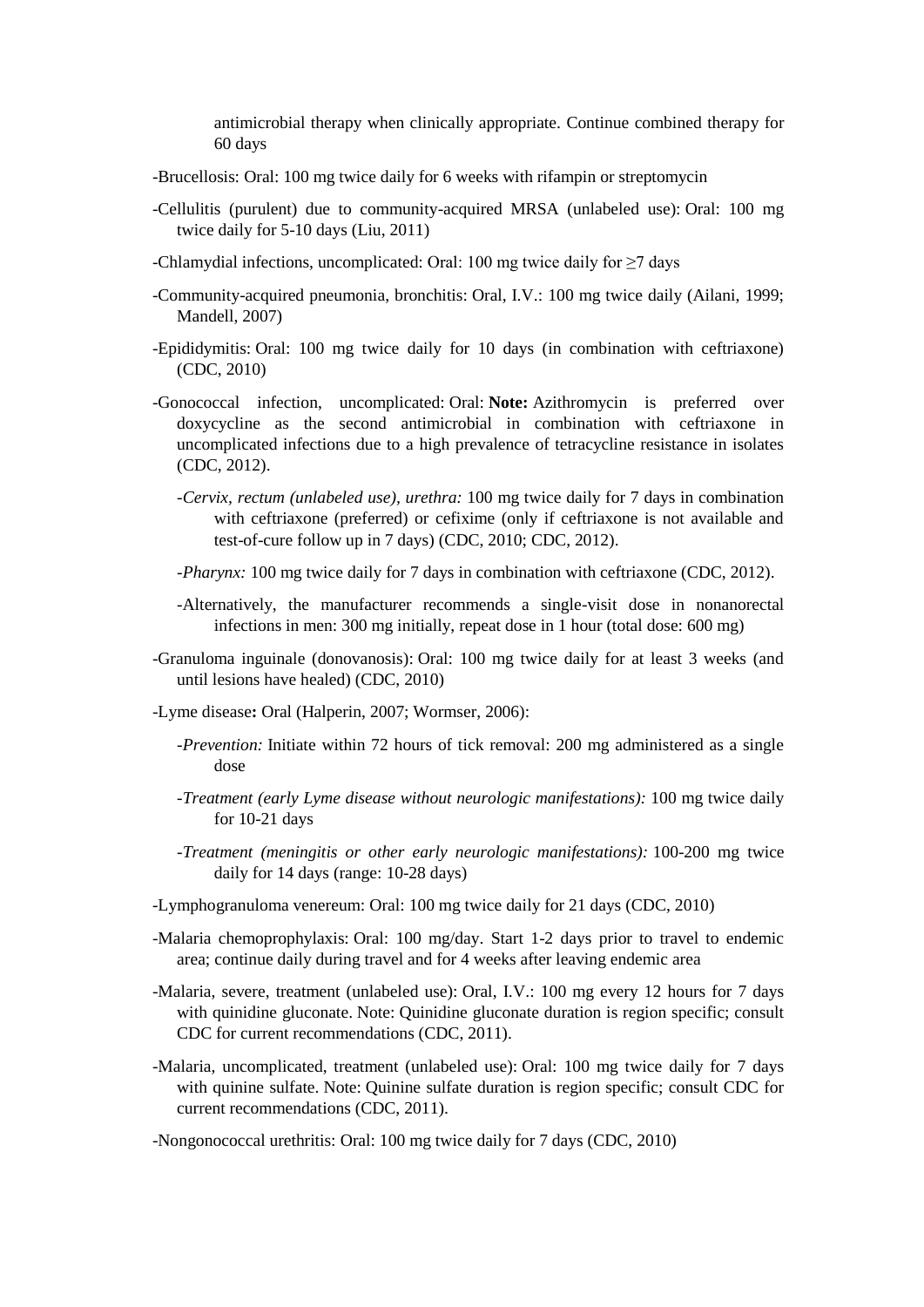-Pelvic inflammatory disease:

- *-Treatment, inpatient:* Oral, I.V.: 100 mg twice daily (in combination with cefoxitin or cefotetan); may transition to oral doxycycline (add clindamycin or metronidazole if tubo-ovarian abscess present) to complete 14 days of treatment (CDC, 2010)
- *-Treatment, outpatient:* Oral: 100 mg twice daily for 14 days (with or without metronidazole); preceded by a single I.M. dose of cefoxitin (plus oral probenecid) or ceftriaxone (CDC, 2010)
- -Periodontitis: Oral (Periostat® [Canadian availability; not available in the U.S.]): 20 mg twice daily as an adjunct following scaling and root planing; may treat for up to 9 months
- -Periodontitis, refractory (unlabeled use): Oral: 100-200 mg daily (Jolkovsky, 2006)
- -Proctitis: Oral: 100 mg twice daily for 7 days (in combination with ceftriaxone) (CDC, 2010)
- -Q fever: Oral:
	- *-Acute:* 100 mg every 12 hours for 14 days (CDC, 2013); **Note:** In patients who have valvular heart disease, consider increasing the duration of therapy to 1 year and adding hydroxychloroquine to the regimen to prevent endocarditis; consultation with an infectious disease expert is recommended (CDC, 2002; Fenollar, 2001).
	- *-Chronic (CDC, 2013):*
		- -Endocarditis or vascular infection: 100 mg every 12 hours in combination with hydroxychloroquine for ≥18 months
		- -Noncardiac organ disease: 100 mg every 12 hours in combination with hydroxychloroquine (duration based on serologic response; ID consult recommended)
		- -Postpartum with serologic evidence present >12 months after delivery: 100 mg every 12 hours in combination with hydroxychloroquine for 12 months
- -Rosacea Oral (Oracea® [U.S. labeling], Apprilon™ [Canadian labeling]): 40 mg once daily in the morning
- -Sclerosing agent for pleural effusion (unlabeled use): Intrapleural: 500 mg as a single dose in 100 mL NS (Porcel, 2006); may require a repeat dose (Kvale, 2007)

-Syphilis:

*-Primary/secondary syphilis:* Oral: 100 mg twice daily for 14 days (CDC, 2010)

*-Latent syphilis:* Oral: 100 mg twice daily for 28 days (CDC, 2010)

- -Tickborne rickettsial disease: Oral, I.V.: 100 mg twice daily for 5-7 days; severe or complicated disease may require longer treatment; human granulocytotropic anaplasmosis (HGA) should be treated for 10-14 days.
- -Tularemia: I.V. (may transition to oral if clinically appropriate): Initial: 100 mg every 12 hours for 14-21 days (Dennis, 2001)

### *-Vibrio cholerae:* Oral: 300 mg as a single dose (WHO, 2004)